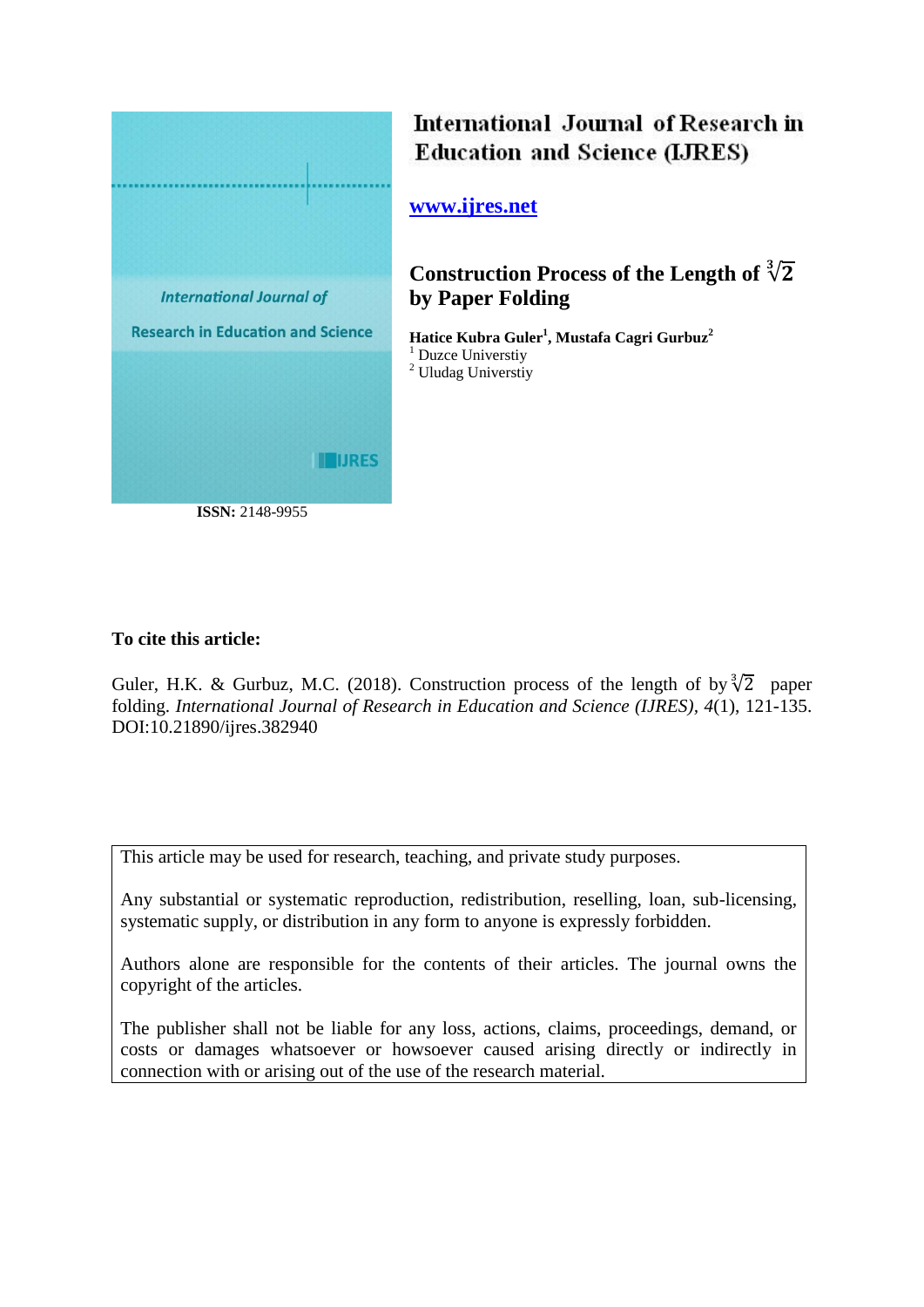

Volume 4, Issue 1, Winter 2018 DOI:10.21890/ijres.382940

# Construction Process of the Length of <sup>3</sup>√2 by Paper Folding

**Hatice Kubra Guler, Mustafa Cagri Gurbuz**

| <b>Article Info</b>            | <b>Abstract</b>                                                                                                                                                                                                                                                |
|--------------------------------|----------------------------------------------------------------------------------------------------------------------------------------------------------------------------------------------------------------------------------------------------------------|
| <b>Article History</b>         | The main purpose of this study is to investigate mathematics teachers'                                                                                                                                                                                         |
| Received:<br>30 June 2017      | mathematical thinking process while they are constructing the length of $\sqrt[3]{2}$ by<br>paper folding. To carry out this aim, two teachers -who are PhD. students- were<br>interviewed one by one. During the construction, it was possible to observe the |
| Accepted:<br>02 September 2017 | consolidation process of Pythagorean and Thales Theorem. All interviews were<br>videotaped and analyzed through descriptive methods, according to abstraction<br>in context, characteristics of consolidation and mathematical habits of mind. It              |
| <b>Keywords</b>                | was found that both two teachers constructed the knowledge of Pythagorean and<br>Thales Theorems before the study and also these knowledges were consolidated.                                                                                                 |
| Mathematical habits of<br>mind | In addition, it was determined that these two approaches (abstraction in context<br>and mathematical habits of mind) were close and corroborated each other.                                                                                                   |
| Abstraction in context         | Moreover, consolidation process corroborated mathematical habits of mind.                                                                                                                                                                                      |
| $RBC+C$ model                  |                                                                                                                                                                                                                                                                |
| Paper folding                  |                                                                                                                                                                                                                                                                |

## **Introduction**

It is important for both researchers and teachers to understand how students abstract knowledge deeply (Dreyfus, 2012). According to Skemp (1986), abstraction is an activity depending on experiences, and it is an end-product. In addition, Davydov (1990) stated that theoretical concepts are produced by a mental activity. From the point of view, it can be said that abstraction is a mental activity and a mental activity occurs out of a thinking process. Thus, it is important to understand how a person thinks. Driscoll, DiMatteo, Nikula and Egan (2007) stated that a person needs to gain some kind of habits of mind to improve mathematical thinking. Thus, if a person"s mathematical habits of mind (MHM) are revealed, his/her abstraction can be explained clearly. It is noticed that abstraction in context and mathematical habits of mind (both geometrical and algebraic) which stated by Driscoll et al. (2007) can be used together to understand someone"s mathematical thinking.

It is possible to construct  $\sqrt{2}$  by ruler and compass while it is impossible for  $\sqrt[3]{2}$ . Doubling the cube  $(\sqrt[3]{2})$  which is also known as "Delian Problem" is an ancient geometric problem. To overcome this problem, paper folding can be used and this length can be constructed by a technic of paper folding called "Peter Messer's Solution" (Krier, 2007). In order to construct the mentioned length some theorems and rules should be known and consolidated as Pythagorean and Euclidean Theorem and similarity. Consolidation is an epistemic action which has a place in abstraction in context; RBC+C model (Dreyfus & Tsamir, 2004). In addition, Wiles (2013) stated that levels of MHM can be observable by paper folding and by this way thinking way of the person can be explained. When looked from this viewpoint, it seems a requirement to investigate the length  $\sqrt[3]{2}$  to reveal a person"s mathematical thinking in terms of RBC+C and MHM. In the light of these two theories, the main purpose of this study is to investigate mathematics teachers" mathematical thinking process while they are constructing the length of  $\sqrt[3]{2}$  of which solution is impossible by using algebra in the history of mathematics but it is possible by paper folding. Indeed, our focus is not only on the constructing the mentioned length. For us, it is more important to explain how participants go through the process in terms of mathematical thinking while constructing it. In this process, they should know Pythagorean and Thales Theorems to construct the length. So, there are three sub-goals:

- 1) To analyze the construction process of  $\sqrt[3]{2}$  in terms of RBC+C model which has epistemic action in accordance with abstraction in context and MHM.
- 2) To analyze the consolidation process of Pythagorean Theorem and Thales Theorem.
- 3) To determine whether these two approach (RBC+C model and MHM) corroborate each other or not during the abstraction process.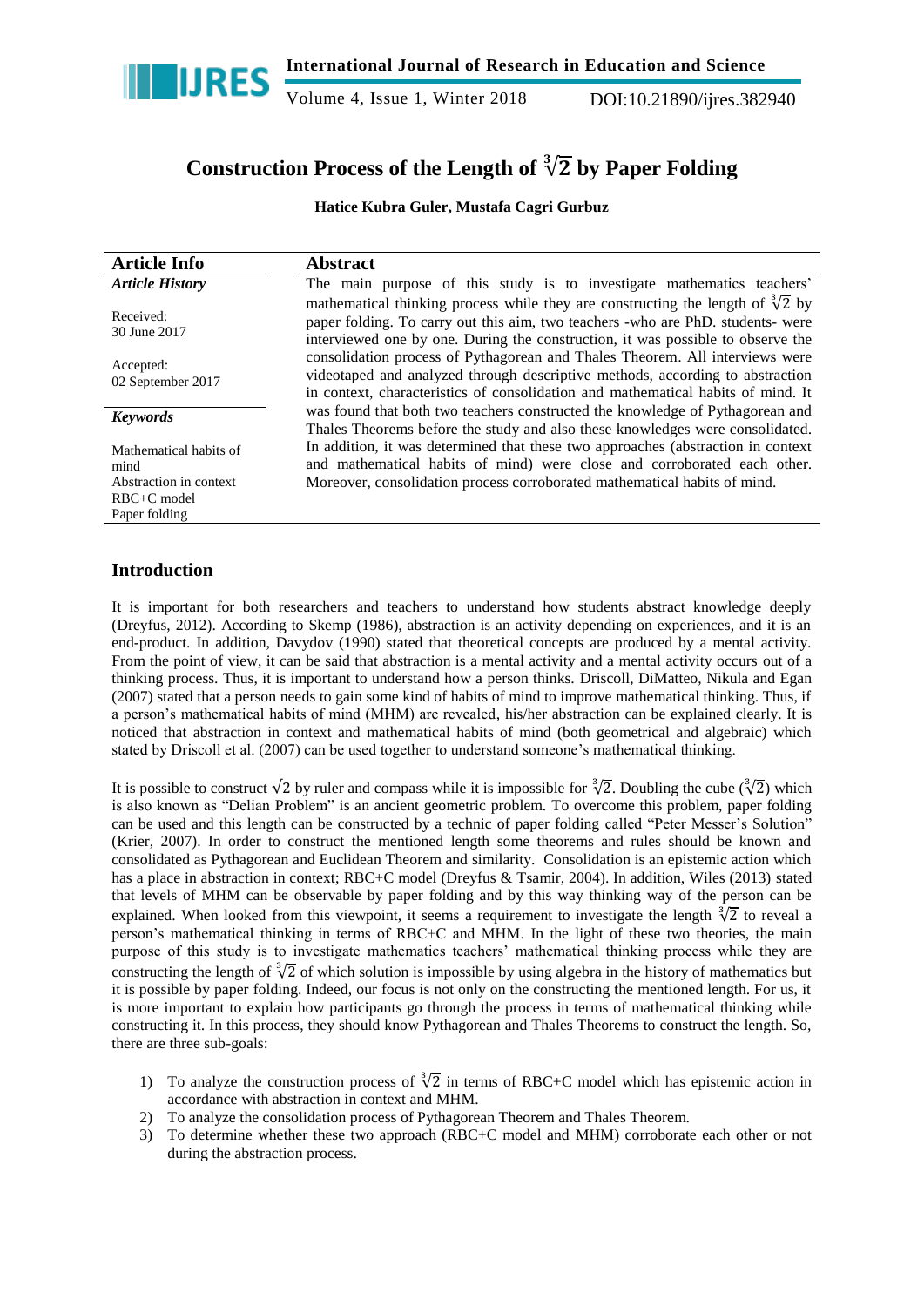Studying with teachers is important; because teachers design learning activities according to his/her habits and experiences; and this situation affects students" learning and abstraction process. Misfeldt and Johansen (2015) carried out a research on mathematicians" practices in selecting mathematical problems. And they claimed that education and their teaching method were affected by their problem selecting process. As they are, we think that not only the selecting process but also the problem solving process of mathematicians and mathematics teachers is an important point to improve mathematics education and we should reveal mathematics teacher"s construction process and their MHM. Because of this reason, in this study, we preferred to study with teachers.

## **Theoretical Framework and Literature**

In this study we would like to reveal whether there is a link between RBC+C and MHM or not. We preferred to carry out this study with the help of paper folding activities. All of these are explained as follows.

#### **Abstraction in Context (RBC+C Model)**

Considering from the constructivist point of view, emergence of new mathematical constructs depends on the fact that previous constructs should be understood exactly and the relationship between constructs should be linked well (Dreyfus, 2012). To observe this construction process, Hershkowitz, Schwarz and Dreyfus (2001) submitted abstraction in context which is a model that included the observable stages; Recognizing (R), Building-with (B) and Constructing (C). The model is called RBC. The authors mentioned the importance of consolidation of the newly emerged structures and by adding the consolidation process, the model was called RBC+C model.

A construct can be consolidated when the knowledge is recognized and used in the further activities and consolidation is a never-ending process (Dreyfus, 2012; Anabousy & Tabach; 2015). Students become aware of construct and they decide to use it immediately (Anabousy & Tabach; 2015). Dreyfus and Tsamir (2004) showed that consolidation can be identified in terms of psychological and cognitive characteristics of selfevidence, confidence, immediacy, flexibility and awareness. Tsamir and Dreyfus (2005) explained the characteristics of consolidation as follows:

Immediacy refers to the speed and directness with which a structure is recognized or made use of in order to achieve a goal; self-evidence refers to the obviousness that the use of a structure has for the student; obviousness implies that the student feels no need to justify or explain the use of the structure, though (s)he is able to justify and explain it. Self-evidence is directly related to the confidence or certainty with which a structure is used. Confidence refers to be sure about activity and not to be in doubt. Frequent use of a structure is likely to support the establishment of connections, and thus contribute to the flexibility of its use. A student may be quite proficient in using a structure, even using it flexibly, but without being consciously aware that s(he)is doing so. The awareness of a structure enables the student to reflect on related mathematical and instructional issues, add to the depth of her or his theoretical knowledge and power and ease when using the structure.

Most of the researchers carried out researches on abstraction in context "Recognizing", "Building-with" and "Constructing" as epistemic actions, (Altun & Kayapınar, 2011; Hershkowitz, Schwarz, & Dreyfus, 2001; Dreyfus, Hershkowitz, & Schwarz, 2001; Kidron & Dreyfus, 2010), while several researchers emphasized the consolidation process (Dreyfus & Tsamir, 2004; Tabach, Hershkowitz & Schwarz, 2006; Monaghan & Ozmantar, 2006; Dreyfus, Hadas, Hershkowitz & Schwarz, 2006) and characteristics of consolidation (Dreyfus & Tsamir, 2004, Tsamir & Dreyfus, 2005; Anabousy & Tabach, 2015).

Dreyfus and Tsamir (2004) carried out a study which revealed the characteristics of consolidation that emerges from a sequence of interviews about the comparison of infinite sets with a talented student. They stated the mentioned characteristics as self-evidence, confidence, immediacy, flexibility and awareness which are the psychological and cognitive components. They proposed to take the combination of five characteristics as definition for consolidation process.

Dreyfus et al. (2006) tried to identify mechanisms to consolidate the recent knowledge constructs and they analyzed the processes of abstraction of a group of students working together in a classroom on tasks from a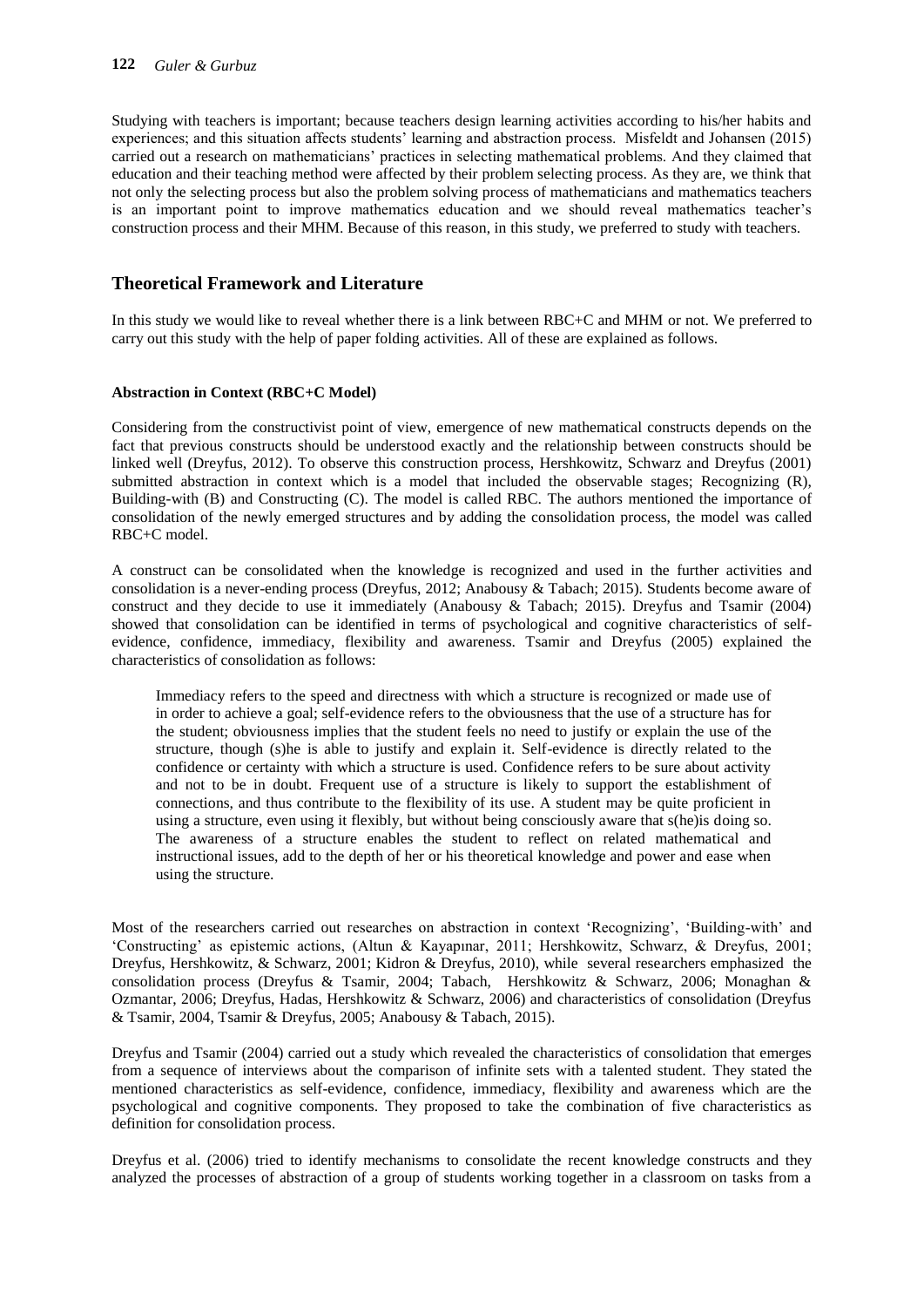unit on probability studied. They stated that constructing and consolidating processes are often nested processes. Monhagan and Ozmantar (2006) worked with a seventeen-year old student with tasks related to the absolute value functions. They discussed that an abstracted knowledge is a consolidated construction that can be used to create new constructions and they gave evidence that an unconsolidated construction cannot be used to create new theoretical knowledge. This statement is a result of Dreyfus (2012)"s statement that a construct can be consolidated when the knowledge is recognized or used in the further activities.

A study of which method was Documenting Collective Activity (DCA) approach, as commonly used to establish normative ways of reasoning in classrooms, was carried out by Herkowitz, Tabach, Rasmussen and Dreyfus (2014). They emphasized DCA and RBC+C are different methodologies but closely related to the classroom learning process. They tried to identify and understand the process of governing shifts of knowledge. They used DCA to analyze whole-class discussion while they used RBC+C for analyzing groups" work. Anabousy and Tabach (2015) carried out a study with two seventh-grade students to examine the construction and consolidation process of Pythagorean Theorem by the help of GeoGebra. They stated that students could construct the expected knowledge and consolidate some of components that they had built. Kidron and Dreyfus (2014) carried out a study to exemplify the notion of proof image and to investigate how the proof images emerge. They used the abstraction in context as the theoretical framework and they stated that designing suitable tasks and providing opportunity to construct proofs can enrich students" mathematical experience and this is possible with RBC+C theory.

In this study, we used RBC+C model to reveal which knowledge occurred when they accomplished the postulates by paper folding and to observe how the teachers consolidated the aforementioned knowledge while constructing  $\sqrt[3]{2}$ . Mitchelmore and White (2007) tried to explain abstraction in mathematics learning. They emphasized two type of abstraction: (i) empirical and (ii) theoretical. And they stated that theoretical abstraction could be explained by RBC model. Further, they added that there is more than one theory for abstraction. Also they tried to distinguish between abstraction-from-actions and abstraction-from-objects in terms of theoretical approaches and stated that there was a need for more advanced theoretical work in research on mathematical learning and knowledge construction. Because of it, there is a need to relate RBC+C with another approach and in this study we prefer to relate RBC+C with MHM. "MHM" is a concept which looks into a person"s own knowledge repertoire that enables him to overcome a problem (Goldenberg, 1996). According to this statement, it can be possible to reveal if there is a supportive relationship between MHM and RBC+C or not.

#### **Mathematical Habits of Mind (MHM)**

"MHM" was defined as preferring and using the suitable higher order cognitive skills among the others (Leiken, 2007). It helps a person about thinking mathematics as a way which was produced by mathematicians. It draws attention since determined characteristics of MHM refer to the characteristics of the nature of mathematics. In the literature, there isn"t any standard list that reveals MHM (Lim, 2013). Habits of mind are dealt as general habits of mind for every discipline and as special habits of mind for mathematics by Cuoco, Goldenberg and Mark (1996). The most important point is that MHM and mathematical thinking are nested in each other. In other words, mathematical thinking includes MHM (Leikin, 2007). MHM means having a constant discernment by making thought experiments in non-routine situations, by taking into consideration the way which mathematicians follow and abstracting like them (Mark, Cuoco, Goldenberg & Sword, 2009). The characteristics of MHM make progress according to learning levels (Cuoco, Goldenberg & Mark, 2010; Cuoco & Levasseur, 2003). For mathematics, habits of minds specific to mathematics are dealt as algebraic habits of mind (Driscoll, 1999; 2001) and geometric habits of mind (Driscoll et al., 2007).

Algebraic habits of mind are doing/undoing (1), building rules to represent functions (2) and abstracting from computation (3) (Driscoll, 1999). Doing and undoing (1) involves reversing mathematical process, while building rules to represent functions (2) involves pattern-recognition and generalization. And abstracting from computation (3) involves thinking about computations structurally without specific situations (Lim & Selden, 2009). Doing-undoing (1) algebraic habit is considered as a roof component for the other two algebraic habits. This habit is always present in a problem solving case of the students. Building rules to represent functions (2) consists of pattern seeking, pattern recognition and generalization components, which in the analysis of problem solving process. Abstracting from computation (3), are the using structures and formulation of generalization about computation (Driscoll, 1999). Researchers have referred to algebraic habits of mind in different ways (Bass, 2008; Cuoco, Goldenberg and Mark, 1997; Matsuura, Sword, Piecham, Stevens, & Cuoco, 2013; Lim and Selden, 2009). However, the first systematic and in-depth representation were performed by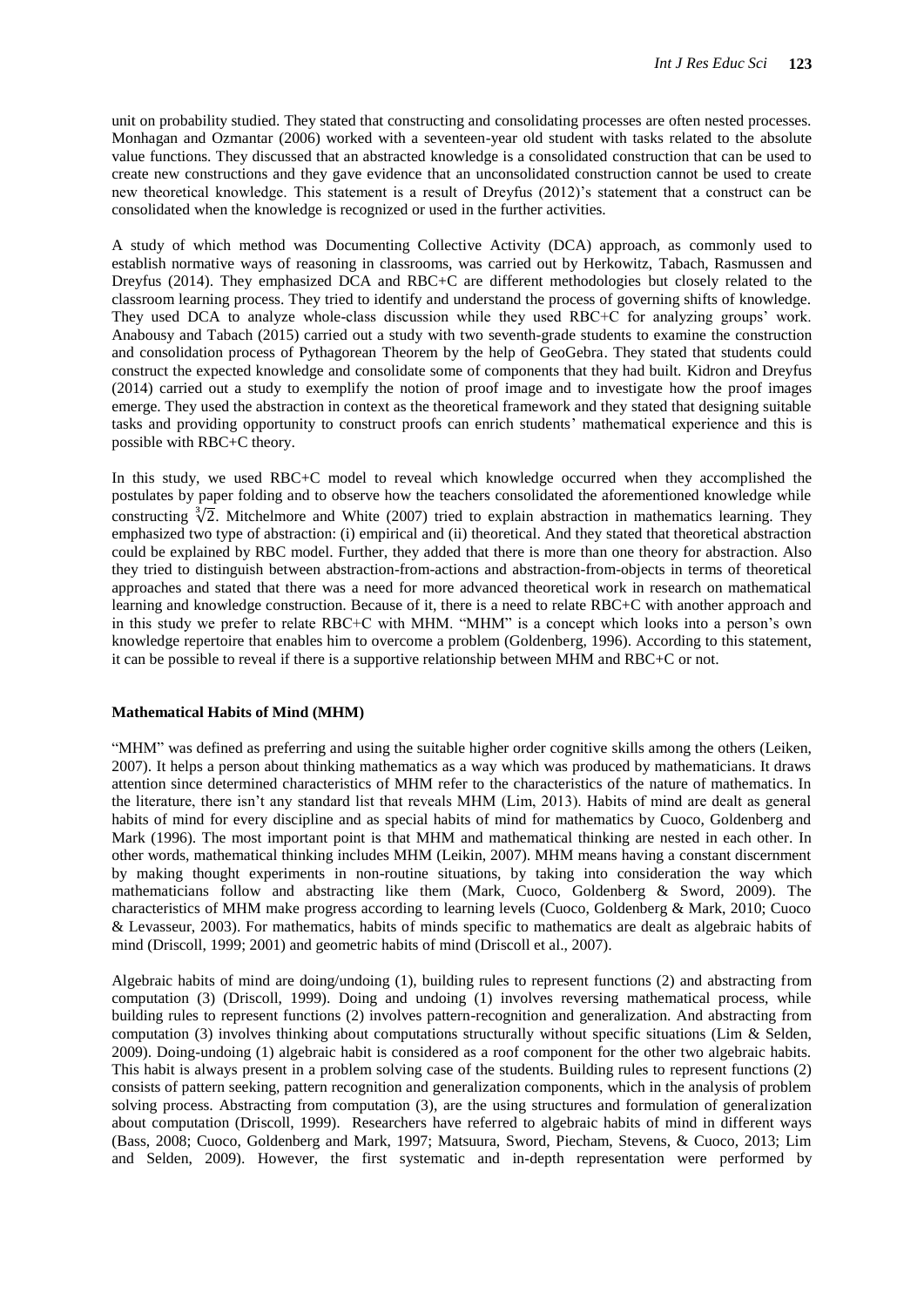Cuoco,Goldenberg and Mark (1996). AHM allows working on the tasks and discussions used on the Algebraic thinking of the students in the classroom in a context.

Geometric habits of mind are a reproductive thinking way. The mentioned thinking way is investigating geometric relationships and reasoning with these relations (1), generalizing geometric ideas (2), investigating invariants (3) and balancing the exploration and reflection (4) (Driscoll et al., 2007). These four characteristics are geometric habits of mind.

According to Driscoll et al. (2007), Reasoning with relationships (1) is thinking regarding geometric figures, researching geometric relationships and using special reasoning skills. Generalizing geometric ideas (2) is understanding and identifying geometric phenomena. In this process, steps, results and characteristics of geometric figures are generalized. Investigating invariants (3) investigates the changing and unchanging situations and characteristics. Balancing exploration and reflection (4) tries different solutions in a problematic situation and returns previous steps to evaluate the situation continuously. In this study we emphasized both geometric and algebraic habits of mind and related these habits to each other with the abstraction process.



Figure 1. Habits of mind

The need for the mathematical habits of mind to help students think about the "path followed by mathematicians" has emerged (Lim and Selden, 2009). The main characteristics of the mathematical habits of mind are developmental stages (Cuoco, et. al. 2010; Goldenberg, et. al. 2003; Cuoco & Levasseur, 2003). On the other hand, advanced mathematical thinking (Leikin, 2007) is also seen as equivalent to mathematical power in supporting the learning and application of mathematics at the same time (Çimen, 2008). Mathematical power is defined by the best of all mental habits. Harel (2007, 2008) describes the direction of thinking of habits of mind with the concept of "ways of thinking" and emphasizes the internalization of ways of thinking as a habits of mind. The purpose of these habits is to help learners learn ways to think of problems and help them cope (Cuoco, et. al. 1996; Lim & Selden, 2009). Geometric Habits of Mind - GHOM contains geometry-specific components compared to the mathematical habits of the mind. Researchers working on this roof (Driscoll et al., 2007; Driscoll et al., 2008), consisting of four geometric habits associated with each other, stated that the framework they created was a perspective for geometric thinking. The structure of GHOM focuses on identifying evidence for geometric thinking (Driscoll et al., 2008; Koç & Bozkurt, 2012).

Driscoll et al. (2007) described the ways in which producers can think geometrically about how their  $5<sup>th</sup>$  -  $10<sup>th</sup>$ grade students can define geometric thinking. The sessions of the GHOM provide teachers with challenging mathematics problems and enables them to analyze artifacts of student thinking (Driscoll et al., 2007). They are encouraged to reflect on their understanding of geometry and nature of geometric thinking. The structured exploration process guides the activities in each of GHOM, to provide a meaningful cycle and explore and reflect on student thinking together (Driscoll et al., 2007).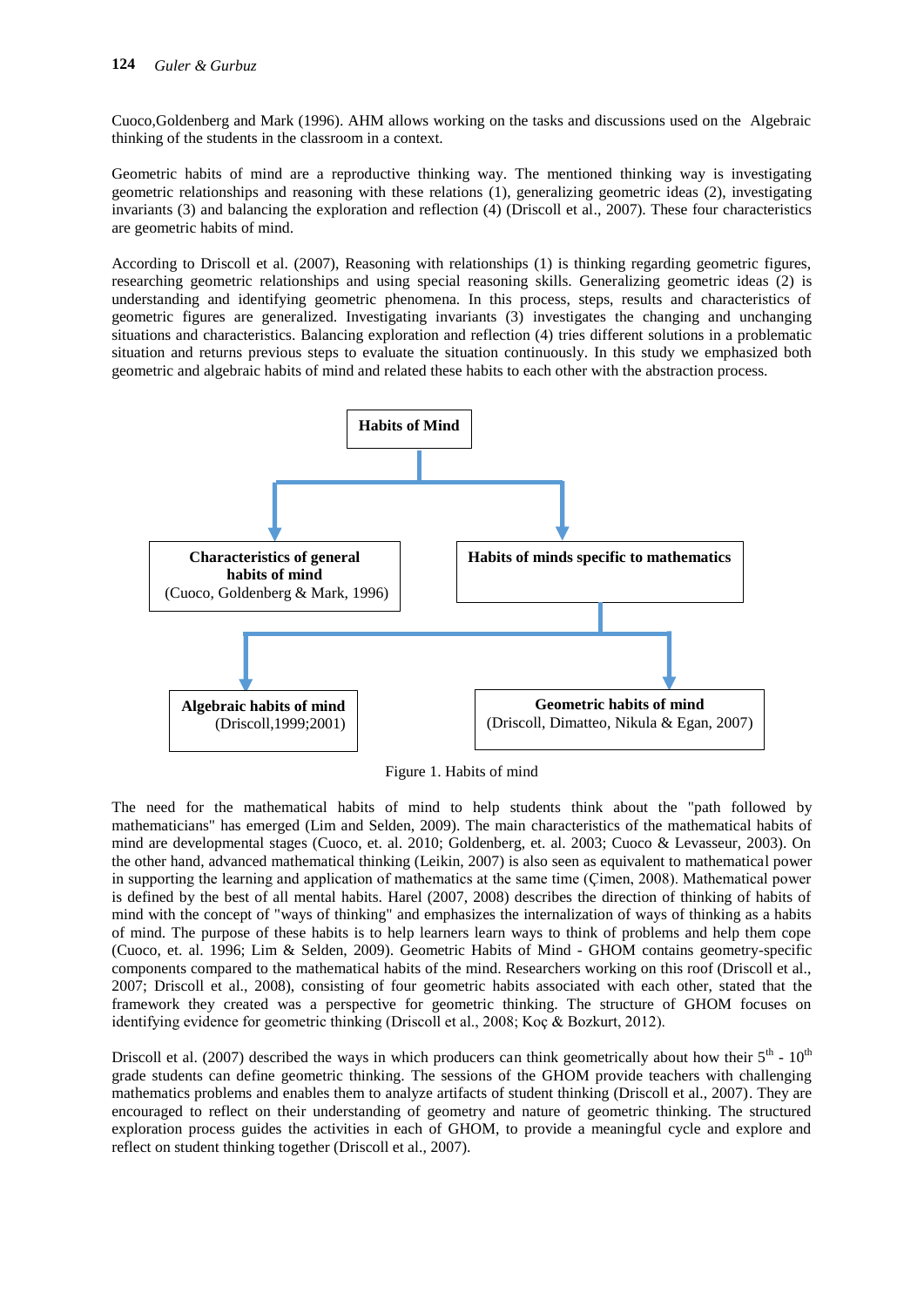|                                            | Table 1. Geometrical Habits of Mind (GHOM) and indicators                                                                                                                           |                                                                                                                                                                                                                                                                                                                                    |
|--------------------------------------------|-------------------------------------------------------------------------------------------------------------------------------------------------------------------------------------|------------------------------------------------------------------------------------------------------------------------------------------------------------------------------------------------------------------------------------------------------------------------------------------------------------------------------------|
| <b>Geometric Habits of Mind</b>            | <b>GHoM</b> Indicators                                                                                                                                                              | <b>Student Indicators</b>                                                                                                                                                                                                                                                                                                          |
| 1. Reasoning with<br>relationships         | Focuses on relations among<br>separate figures<br>Focuses on relations among the<br>pieces in a single figure<br>Uses special reasoning skills to<br>focus on relations             | Determines the relationship between the<br>properties of geometric shapes.<br>Defines the properties of shapes –<br>classification<br>Associates more than one geometric<br>shape by proportional reasoning (parity<br>- similarity)                                                                                               |
| 2. Generalizing geometric<br>ideas         | Seeks solutions from familiar<br>cases or known solutions<br>Seeks a range of solutions using<br>assumed simplifying conditions<br>Seeks complete solution sets or<br>general rules | Generalizes by exploiting the exception<br>to describe the problem state<br>Adapts a general situation, including the<br>problem, for the specific case<br>For the problem, you can think of all<br>possible situations in the frame of the<br>data.                                                                               |
| 3. Investigating invariants                | Use dynamic thinking and<br>searching<br>Check evidence of effects                                                                                                                  | When a transformation is made<br>geometrically, it determines which<br>features of the shape have changed and<br>which ones have remained fixed and<br>solves the problem.<br>Geometric structure, it can be thought of<br>as moving, explaining the effect that<br>occurs, so as not to disturb the<br>conditions of the problem. |
| 4. Balancing exploration and<br>reflection | Put exploration in foreground<br>Put end goals in the foreground                                                                                                                    | You can make additional drawings to<br>help solve the problem /It can develop<br>different strategies to solve the problem.<br>Ask questions related to retro-<br>metacognitive capacity in problem<br>solving / Explain through mathematical<br>language for correctness of problem<br>solving.                                   |

Table 1. Geometrical Habits of Mind (GHoM) and indicators

Adapted from Driscoll et. al (2007

When analyzing the process by RBC+C model, it can be beneficial to use MHM to understand process well. There aren't many researches on MHM. Köse and Tanışlı (2014) tried to find out preservice primary teachers' geometric habits of mind. They stated that preservice teachers didn"t have different geometric thinking ways and their habits weren"t at the desired level. Leikin (2007) discussed multiple ways of problem solving as a habit of mind. According to her, solving problems in different ways is a MHM which requires and fosters advanced mathematical thinking. Jacobbe and Millman (2009) associated MHM with Polya"s problem solving principles. They stated that rich problems would help preservice elementary teachers develop their MHM. As is seen, researchers generally related MHM to another approach.

Wiles (2013) stated that all the steps of the geometric habits of mind can be analyzed in detail by studying through a paper fold. Students fold paper to make and test conjectures while reasoning about and discussing geometric ideas. By focusing on geometric habits of mind, Wiles students not only have opportunities to explore important geometric ideas but also learn how to test ideas, make conjectures, pose new questions, and feel the thrill of uncovering relationships that appear, seemingly, out of nowhere. In this process, the paper folding exploration enriches tasks because they can motivate and interest students. From this point of view, the MHM was used to support the completion of RBC + C and the reflection of student responses in the explanation of the students' geometric thinking processes.

Paper folding (origami) is an art which is used for mathematics education nowadays, particularly for geometry. Noted educators, such as the German, Friedrich Froebel, have suggested the use of origami as a tool for the teaching of elementary geometric form (Geretschlager, 1995). Origami can be used to construct various geometric shapes. But it has postulates like Euclid Geometry. Thus, it needs to explain postulates of paper folding.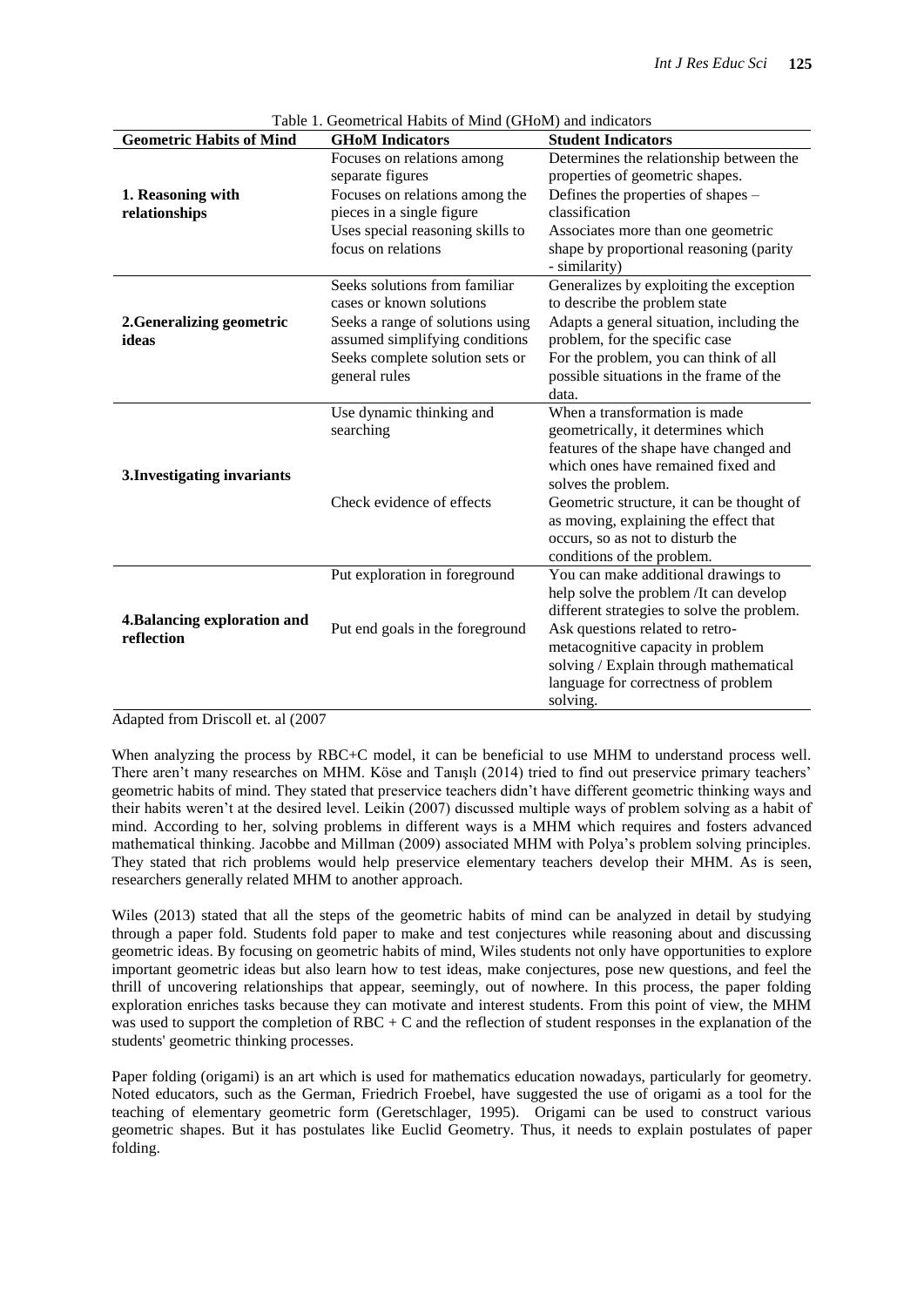#### **Postulates of Paper Folding**

As Euclidean Geometry, paper folding has postulates and axioms. These postulate and axioms explain how the concepts as segment, angle, perpendicularity and congruence are defined in paper folding world and different researcher stated them in different ways (Auckly & Cleveland, 1995; Alperin, 2000; Geretschlager, 1995; Olson, 1975). However, the postulates which are known as Huzita"s axioms are shorter, clearer and they are more useful for this study. According to Huzita the process of paper folding can be reduced to seven simple postulates (Krier, 2007).

- Postulate 1: Given two points P1 and P2, one can fold a single crease which passes through them.
- Postulate 2: Given two points P1 and P2, one can fold a crease placing P1 onto P2.
- Postulate 3: Given two lines L1 and L2, one can fold a crease placing L1 onto L2.
- Postulate 4: Given a point P1 and a line L1, one can fold a crease which will be  $\perp$  to L1 and pass through P1.
- Postulate 5: Given two points P1 and P2, and a line L1, one can fold a crease that places P1 onto L1 and passes through P2.
- Postulate 6: Given two points P1 and P2 and two lines L1 and L2, one can fold a crease that places P1 onto L1 and P2 onto L2.
- Postulate 7: Given a point P and two lines L1 and L2, one can fold a crease placing P onto L1 which is  $\perp$  to L2.

We used only first six of them for this study, because it was enough to construct  $\sqrt[3]{2}$ . And we investigated the process in terms of RBC+C and MHM. Paper folding is a commonly used tool in geometry education. But it was usually used for the early grades to develop a positive attitude and to teach basic concepts of mathematics (Boaks, 2008; Johnson, 1957; Olson, 1975; Prigge, 1978; Polat, 2013). Some studies are about higher algebra and geometry (Auckly & Cleveland, 1995; Alperin, 2000; Geretschlager, 1995; Krier, 2007) and they aren"t related to education. Hull and College (2007) showed how one could construct π by using paper folding. In this study we aimed to use paper folding to solve an impossible algebraic problem and construct the mentioned length ( $\sqrt[3]{2}$ ) and to relate paper folding with education. Also Hull (1996) showed how one could construct  $\sqrt[3]{2}$ and he stated that cubic equations could be constructed by paper folding.

## **Method**

We worked with two high school mathematics teachers who were PhD students in the field of mathematics education. They were quite successful as doctoral students in university and teachers in their schools. Teacher 1 had 12 years' experience while Teacher 2 had 16 years. These teachers were open to new ideas and volunteer to participate in this study. The main reason of working with teachers was that it is important how teachers abstract the knowledge and what their mathematical habits of mind are and relation among these two situations. As stated before, these two (teachers' experiences and behavior) give shape to teaching method of teachers.

Teachers were asked to carry out the postulates and to construct  $\sqrt[3]{2}$  at the end by paper folding. The experiment was carried out in a silent class and the participants were studied one by one in different days. They only used papers to fold and pencils to draw when they needed. They were given a paper on which the postulates were written, they were asked to accomplish the postulates respectively. As for  $6<sup>th</sup>$  postulate; if they accomplish it, they will construct the desired length.

The data collection process was videotaped and it took nearly an hour for each teacher to complete. The collected data were transcribed and then they were analyzed by two researchers with descriptive methods, according to RBC+C, characteristics of consolidation and MHM. While constructing these lengths, the participants were expected to use algebraic expressions and in this process one could observe algebraic habits of mind and also the characteristics of consolidation (+C).

It was impossible to construct a cube with twice  $(\sqrt[3]{2})$  by compass and ruler while it was possible by paper folding in various ways and one of which was Peter Messer"s Solution (Krier, 2007). This solution was based on postulate 6. Therefore, we preferred to study on constructing  $\sqrt[3]{2}$  and while the length was being constructed, the consolidation process of Pythagorean and Thales Theorem could be observed.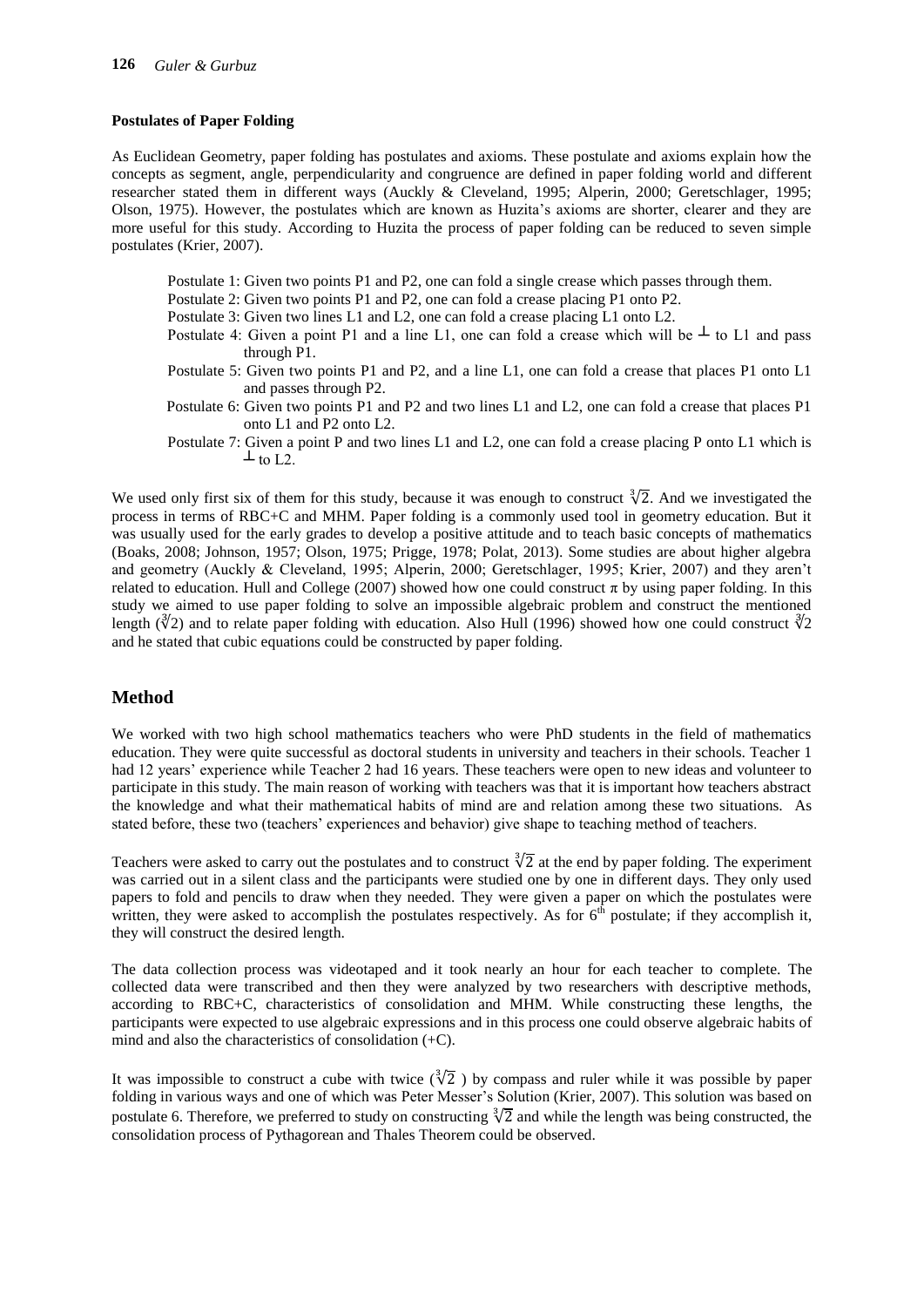#### **A priori Analysis and Expectations**

In the first part of the study, the participants were asked to justify the postulates by paper folding. In the whole study, we used the six of paper folding postulates out of seven. Postulate 1 and 3 serve "reasoning with relationships" which is one of the geometric habits of mind. Postulate 2 serves "generalizing geometric ideas" which is the other one of the geometric habits of mind. Postulate 4 serves "balancing exploration and reflection" which is the another geometric habits of mind. The ultimate problem was to find a certain length by paper folding. When they tried to find this length, the consolidation process of Pythagorean and Thales Theorems could be clearly observed. Postulate 5 and 6 serve constructing length of  $\sqrt{2}$  and  $\sqrt[3]{2}$ . The expectations from participants can be seen below.

*Postulate 1*: Given two points P1 and P2, one can fold a single crease which passes through them.

They should be asked to explain what they have constructed and whether they can construct another crease passing through these two points. We expect them to say that the crease is a line and there is one and only one line. According to RBC+C theorem, if they say this crease is a line, we can say that they recognize the line and line is the knowledge which has already been consolidated. In terms of geometric habits of mind, if they recognize that there is only one line because of Euclid"s postulates, we can say that they associated the relation between paper folding postulates and Euclid"s.

*Postulate 2:* Given two points P1 and P2, one can fold a crease placing P1 onto P2.

They should be asked to explain what they have constructed by the help of postulate 1 and 2. The expected answer is that they can construct perpendicular lines. At that point, the important question is "why?". The expected reason is that all the angles are congruent. According to RBC+C, we can say that they recognize the perpendicularity knowledge which has been consolidated already. In terms of geometric habits of mind if they recognize the reason of perpendicularity, we can say that they generalize geometric ideas.

*Postulate 3:* Given two lines L1 and L2, one can fold a crease placing L1 onto L2.

They should be asked what they have constructed and what they can say about the crease. We expect them to say that the crease is an angle bisector. According to RBC+C theorem if they say this crease is an angle bisector, we can say that they recognize the angle bisector and angle bisector knowledge has already been consolidated. In terms of geometric habits of mind, for the same answer, we can say that they explain why it is angle bisector and relation between paper folding and the crease.

*Postulate 4:* Given a point P1 and a line L1, one can fold a crease which will be  $\perp$  to L1 and pass through P1.

If the participants construct the Postulate 4, we can say that the perpendicularity knowledge has already been consolidated. Because, Postulate 4 is a different type of Postulate from  $1 \& 2$ . If they explain why these lines are perpendicular, this situation refers to habit "Balancing exploration and reflection". The only reason for asking to construct postulate 5 and 6 is to use them when constructing the lengths of  $\sqrt{2}$  and  $\sqrt[3]{2}$ . The process can be seen as follows.

*Postulate 5:* Given two points P1 and P2, and a line L1, one can fold a crease that places P1 onto L1 and passes through P2.

The folding of Postulate 5 is as follows:



Figure 2. Perform postulate 5 (Krier, 2007)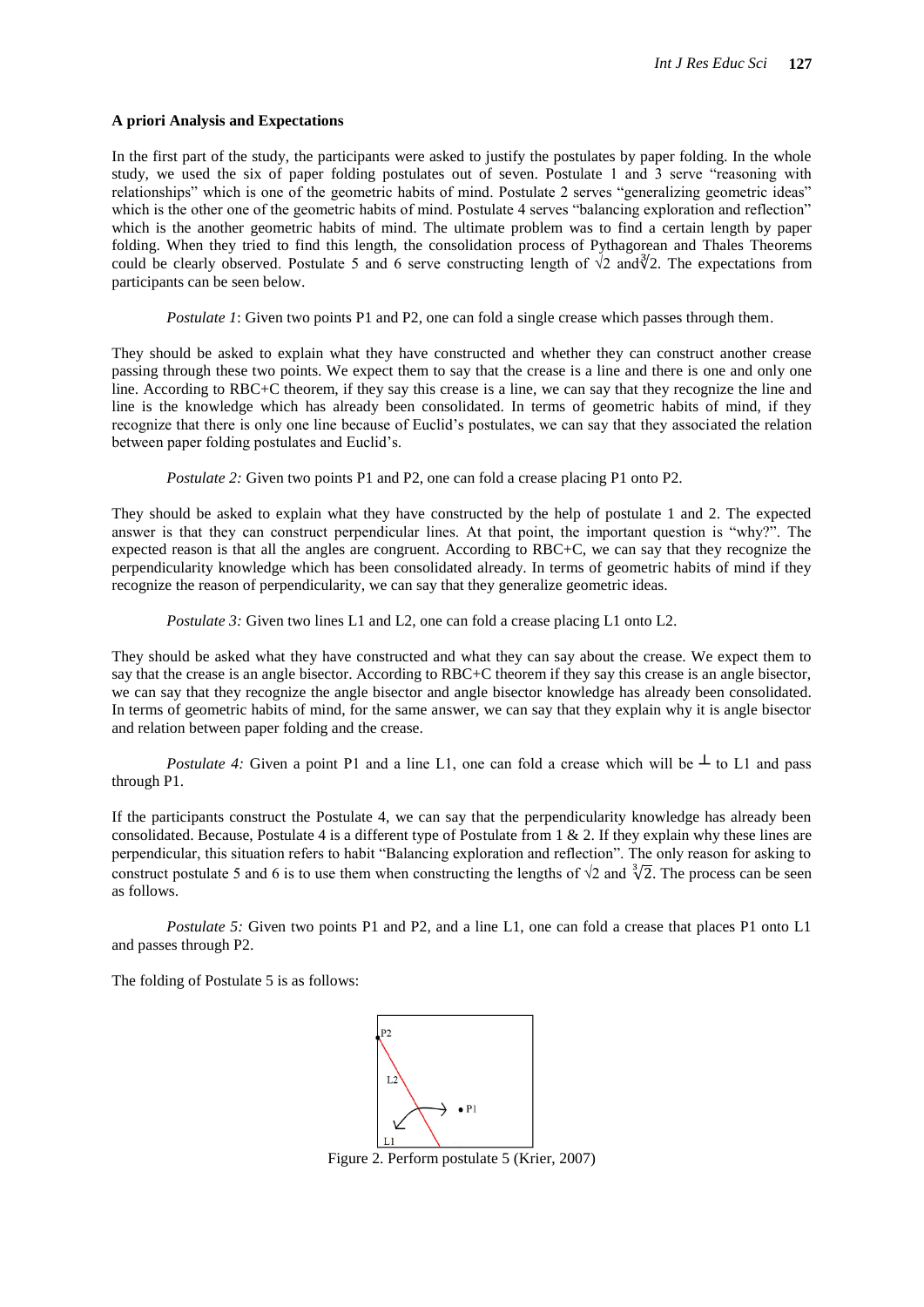They should be asked to construct postulate 5 in order to use it when they construct  $\sqrt{2}$  by paper folding. For this purpose we give them a sheet of paper with special characteristics. The paper is a square which is divided into three equal parts. And we ask them to perform postulate 5 with this paper and after that to construct  $\sqrt{2}$ . The figure is as follows:



Figure 3. Perform postulate 5 with a special paper

By constructing  $\sqrt{2}$  with the help of folding, we expect them to use similarity and Pythagorean Theorem. With this activity, we expect to see if they recognize these knowledges or not. In this process, they should write algebraic expressions. For this reason, the process is analyzed in terms of algebraic habits of mind.

*Postulate 6:* Given two points P1 and P2 and two lines L1 and L2, one can fold a crease that places P1 onto L1 and P2 onto L2.

They should be asked to construct postulate 6 to use it while constructing  $\sqrt[3]{2}$  by paper folding. By constructing  $\sqrt[3]{2}$  with the help of folding, we expect them to use similarity and Pythagorean Theorem. With this activity, we expect to see if they consolidate these knowledges. Because they use them to construct  $\sqrt{2}$  and we would like to see if they can use it for another situation. If they do so, we can say that they consolidate similarity and Pythagorean Theorem knowledge. After constructing these postulates by paper folding, we asked them if  $y=1$ ; whether they could calculate X, which is the below mentioned length. This paper is a square and divided into three equal parts, like postulate 5.



Figure 4. Perform postulate 6 (Krier, 2007)

We expect them to find the lengths like below the figure and do algebraic operations to find X, which is  $\sqrt[3]{2}$ .



Figure 5. The Needed Lengths (Krier, 2007)

Let BC = d. Since the bottom edge equals  $X+Y = X + 1$ , this results in P2C +d = X + 1, this results in P2C=X+1- d. Rewriting d via the Pythagorean Theorem we get, X  $\overline{\mathbf{c}}$ 

$$
d = \frac{x^2 + 2x}{2x + 2}
$$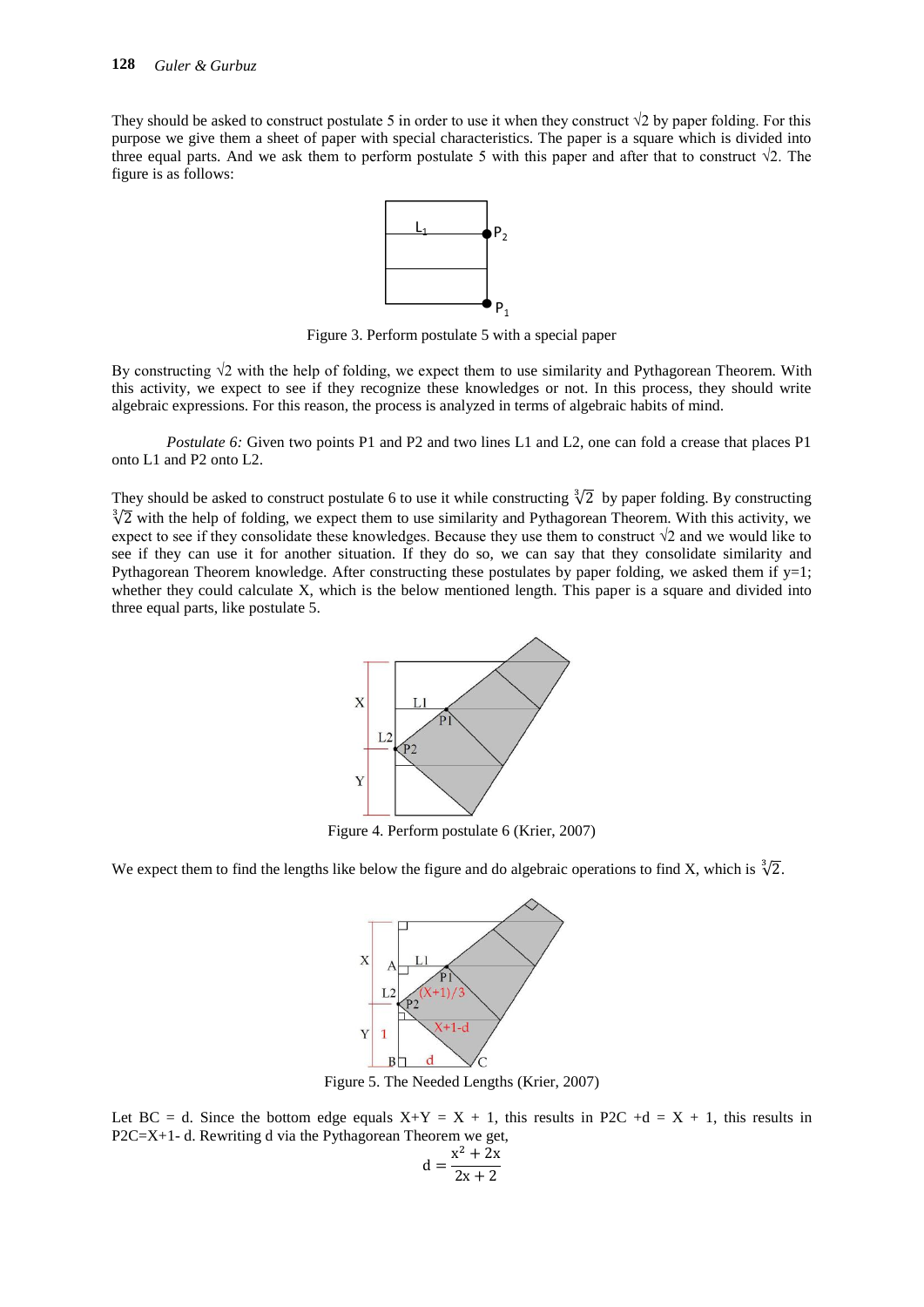Also, notice that P1P2= $\frac{1}{3}$ s, which in terms of X is  $\frac{x+1}{3}$ . We can also derive the value of AP2 by taking X and subtracting  $\frac{1}{3}$ s, giving us a value of  $\frac{2x-1}{3}$ . Now, by Haga's Theorem which remarks three similar triangle, we know that ∆P2AP1 is similar to ∆CBP2. Therefore we can say;

$$
\frac{d}{x+1-d} = \frac{2x-1}{x+1}
$$

$$
\frac{x^2+2x}{x^2+2x+2} = \frac{2x-1}{x+1}
$$

$$
x^3+3x^2+2x = 2x^3+3x^2+2x-2
$$

$$
x^3 = 2
$$

$$
x = \sqrt[3]{2}
$$
 (Krier, 2007)

#### **Results**

Findings were stated in tables below. Also general ambiance of study is explained behind tables for each postulate and each participant. We asked them to fold the paper as P1 and P2. The results can be seen in Table 2.

|           | Table 2. Postulate 1 & 2 |                         |                                                                                                                                                                                                      |                                 |                                                                                                                                                                                                                       |
|-----------|--------------------------|-------------------------|------------------------------------------------------------------------------------------------------------------------------------------------------------------------------------------------------|---------------------------------|-----------------------------------------------------------------------------------------------------------------------------------------------------------------------------------------------------------------------|
| <b>P.</b> | Participant              | $RBC+C$                 | Reference                                                                                                                                                                                            | <b>Habits</b><br>mind           | of Reference                                                                                                                                                                                                          |
| 1         | Teacher 1                | Recognizing             | Statement:<br>There<br>is<br>only one line.                                                                                                                                                          | Reasoning with<br>relationships | Before researcher asked to<br>construct a crease he said<br>$line"$ .<br>"only one"<br>He<br>associated Postulate<br>with<br>Euclid's Postulate.                                                                      |
|           | Teacher 2                | Recognizing             | Only<br>Statement:<br>one<br>through<br>line<br>passes<br>given two points.                                                                                                                          | Reasoning with<br>relationships | After<br>folding,<br>he<br>associated the postulate<br>with Euclid's.                                                                                                                                                 |
| 2         | Teacher 1                | Recognizing             | After<br>folding,<br>he<br>directly said "The lines<br>intersect each other at<br>perpendicular"                                                                                                     | Generalize<br>geometric ideas   | He<br>explained<br>the<br>perpendicularity<br>with<br>different references. First,<br>he said that there was an<br>isosceles<br>triangle<br>and                                                                       |
|           |                          | Consolidation<br>$(+C)$ | It can be seen that he<br>explains why the lines<br>are perpendicular with<br>the different references.<br>So this refers to the<br>flexibility which is a<br>characteristic<br>of<br>consolidation. |                                 | angle<br>bisector is<br>the<br>perpendicular bisector at<br>the same time. Second<br>explanation was "When<br>we fold, this point is a<br>vertex of the rectangle.<br>Therefore<br>it<br>must<br>be<br>perpendicular" |
|           | Teacher 2                | Recognizing             | After<br>folding,<br>he<br>directly said "The lines<br>are perpendicular."                                                                                                                           | Generalize<br>geometric ideas   | He said "When I fold the<br>paper like this, symmetry<br>axes of a rectangle were<br>formed. Because of that<br>they are perpendicular."                                                                              |

Also, they could accomplish the P3 easily. When asked to explain what they did, Teacher 1 could easily say the set of the points which were located the same distance from two lines while Teacher 2 said directly it was a symmetry axis. Then when asked if it had another name, both of them said that at the same time it was angle bisector. When they carried out P4, both of them didn"t have difficulty. They could explain that the postulate was similar with combination of P1 & 2.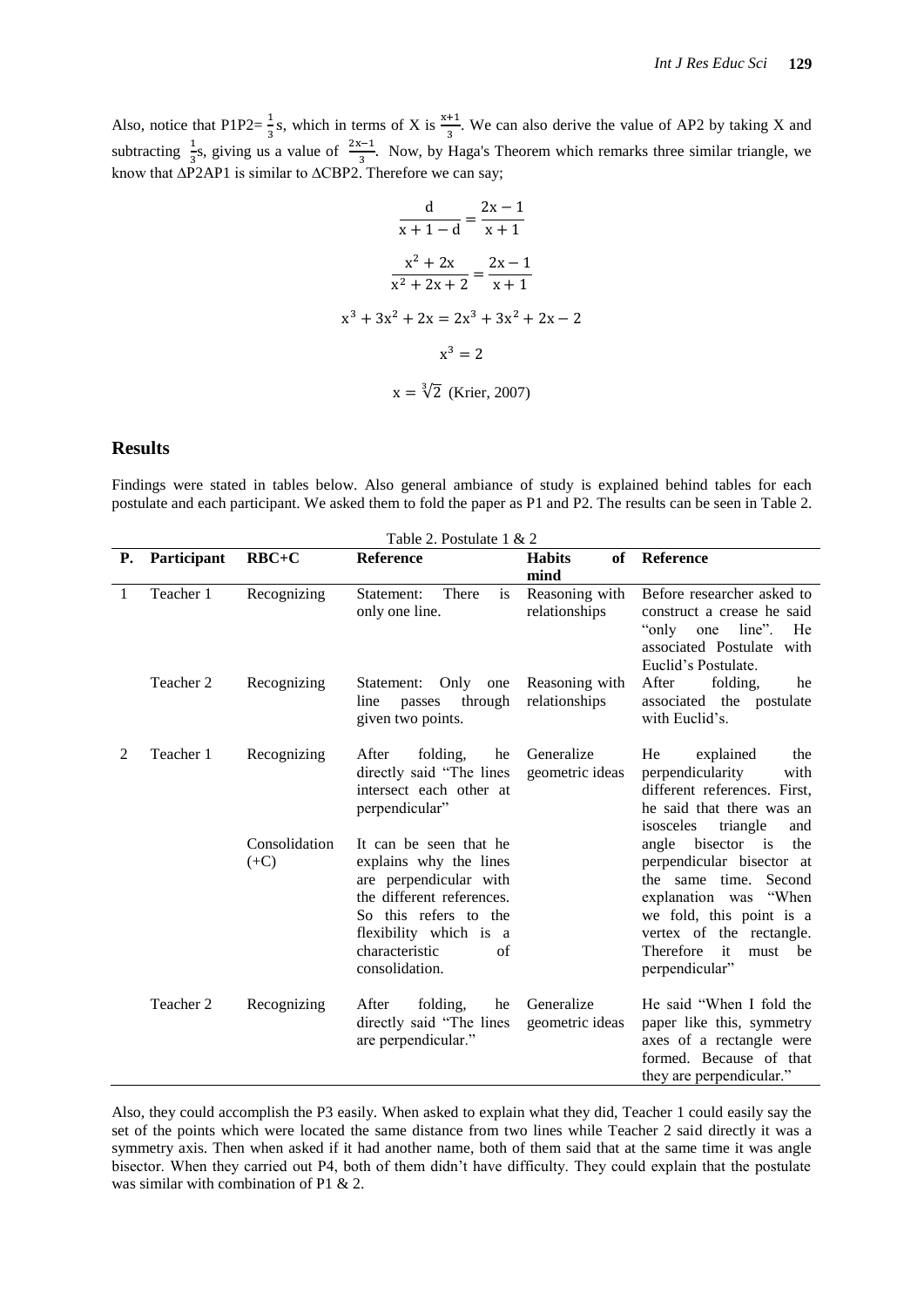|                | Table 3. Postulate 3 & 4 |                                                        |                                                                                                                                                                                                                                                       |                                            |                                                                                                                                                                                                                                                                                   |
|----------------|--------------------------|--------------------------------------------------------|-------------------------------------------------------------------------------------------------------------------------------------------------------------------------------------------------------------------------------------------------------|--------------------------------------------|-----------------------------------------------------------------------------------------------------------------------------------------------------------------------------------------------------------------------------------------------------------------------------------|
| P.             | Participant              | $RBC+C$                                                | Reference                                                                                                                                                                                                                                             | <b>Habits</b><br>of<br>mind                | Reference                                                                                                                                                                                                                                                                         |
| 3              | Teacher 1                | Recognizing<br>Consolidation                           | Statement: The line<br>is the set of points<br>which are located<br>same distance from<br>lines.<br>these<br>two<br>Also angle bisector.                                                                                                              | Reasoning<br>with<br>relationships         | He could explain why<br>it<br>angle<br>was<br>an<br>bisector.                                                                                                                                                                                                                     |
|                | Teacher 2                | Recognizing<br>Consolidation<br>$(+C,$<br>flexibility) | Statement: This is<br>the symmetry axis<br>them<br>οf<br>exactly.<br>Also, it can be angle<br>bisector.<br>Because<br>angle<br>bisector is<br>that the line is the<br>set of points which<br>are located<br>same<br>distance from these<br>two lines. | Reasoning<br>with<br>relationships         | He could explain why<br>it<br>was<br>angle<br>an<br>bisector and symmetry<br>relation<br>axis<br>and<br>between<br>these<br>two<br>concepts.                                                                                                                                      |
| $\overline{4}$ | Teacher 1                | Consolidation<br>$(+C)$                                | Statement:<br>It<br>is<br>perpendicular<br>because<br>I<br>constructed<br>a<br>rectangle and this<br>point is vertex of<br>the rectangle so it is<br>perpendicular to L1.                                                                             | Reasoning<br>with<br>relationships         | He<br>associated<br>Postulate 4 with the<br>vertex of rectangle as<br>well as he did in<br>postulate 2. He didn't<br>need to justify<br>the<br>of<br>truth<br>perpendicularity.                                                                                                   |
|                | Teacher 2                | Consolidation<br>$(+C)$                                | He folded the paper<br>but he wasn't able<br>to fold the crease as<br>perpendicular.<br>But<br>he persistently said<br>it<br>had<br>to<br>be<br>perpendicular. And<br>then he folded the<br>paper<br>again<br>properly.                               | Balancing<br>exploration<br>and reflection | He<br>associated<br>Postulate<br>4<br>with<br>postulate 1 and 2 (He<br>constructed<br>perpendicular<br>lines).<br>He knew the crease<br>was perpendicular but<br>by using these two<br>postulates, he tried to<br>prove its truth.<br>He<br>justified<br>the<br>perpendicularity. |

P5 and P6 were a little bit difficult for the participants. Teacher 1 read P5 again and again and tried to understand and imagine what he was asked. He said that it wasn"t possible for any points instead of particular cases. After that, we asked him if he was sure, he tried to do and accomplish P5. Then he was given a particular case (which was prepared by the researcher before.) and he was asked whether he could obtain the measure of √2. He answered immediately and said that he could use Pythagorean Theorem and the similarity of triangles and he obtained √2 by folding. He explained how and why he used these two knowledges.

Teacher 2 had some difficulty to understand what P5 meant. He said that he understood the postulate as a reflection of a point with respect to a line and he folded properly to this idea. Then he understood P5 truly, he started to think about how he could fold. He accomplished P5; but it took a while. He could fold the sheet, which the researcher gave as a particular case. Then he obtained  $\sqrt{2}$  without any doubt by folding and using Pythagorean Theorem and the similarity of triangle.

For P6, Teacher 1 wanted to think a while. When he couldn"t fold, he preferred to fold the particular paper which we had prepared before. He folded the sheet easily. But he needed to generalize about this postulate "How and why can I fold the sheet like that?"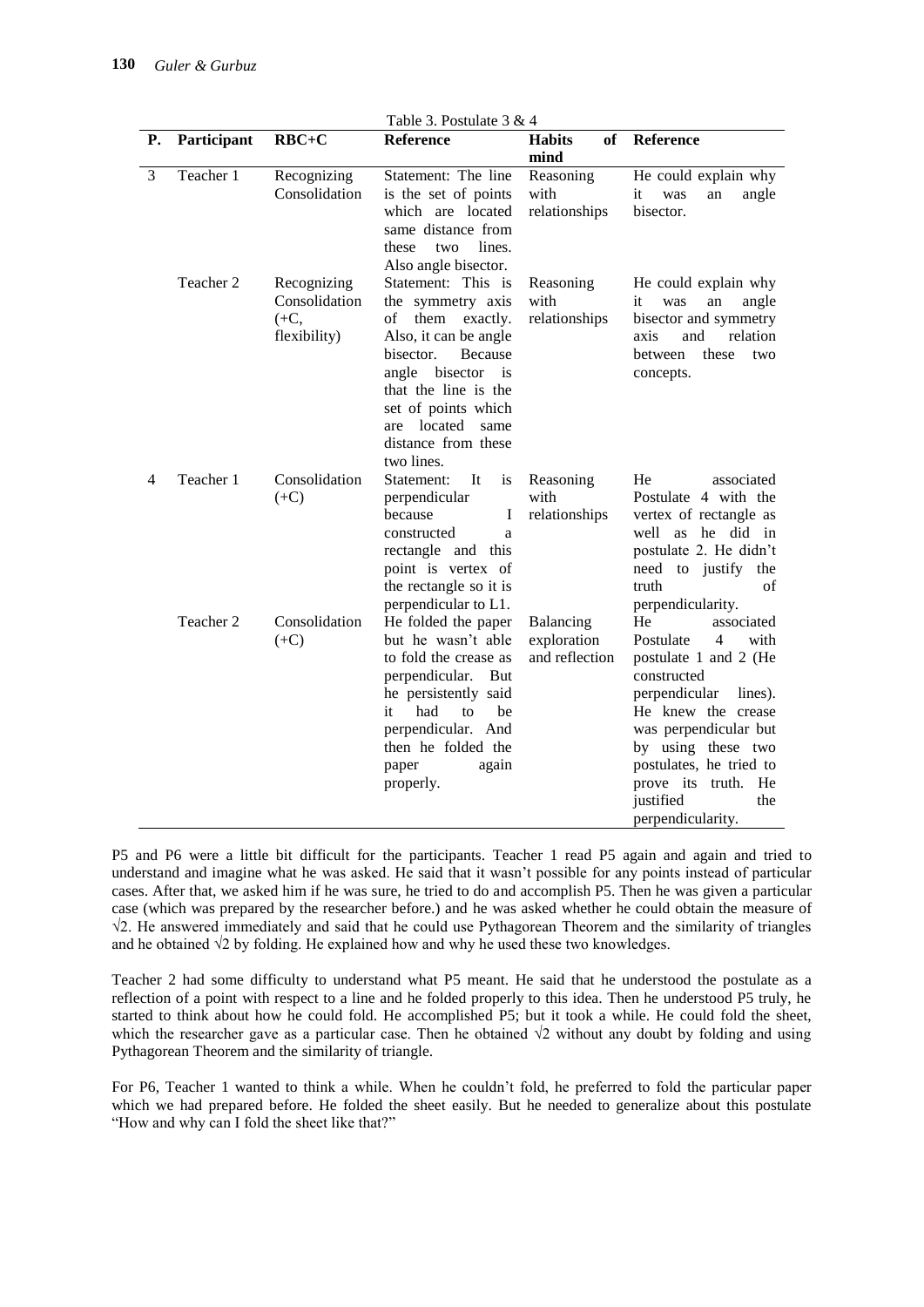|    | Table 4. Postulate 5 |                         |                                                                                                                                                                                                                                                                                                                                              |                                                                           |                                                                                                                                                                                                                                                                                                                                                                                                                                                                                                                                                                                                                       |
|----|----------------------|-------------------------|----------------------------------------------------------------------------------------------------------------------------------------------------------------------------------------------------------------------------------------------------------------------------------------------------------------------------------------------|---------------------------------------------------------------------------|-----------------------------------------------------------------------------------------------------------------------------------------------------------------------------------------------------------------------------------------------------------------------------------------------------------------------------------------------------------------------------------------------------------------------------------------------------------------------------------------------------------------------------------------------------------------------------------------------------------------------|
| Р. | Participant          | $RBC+C$                 | <b>Reference</b>                                                                                                                                                                                                                                                                                                                             | <b>Habits</b><br>оf<br>mind                                               | Reference                                                                                                                                                                                                                                                                                                                                                                                                                                                                                                                                                                                                             |
| 5  | Teacher 1            | Consolidation<br>$(+C)$ | When length of $\sqrt{2}$<br>asked,<br>he<br>was<br>directly said "I use<br>similarity."<br>He<br>explained how he<br>could<br>the<br>use<br><b>Thales</b><br>theorem.<br>And he said the<br>of<br>hypotenuse<br>$\sqrt{2}$ .<br>triangle<br>$i$ s<br>When asked<br>the<br>why, he directly<br>said because<br>of<br>Pythagorean<br>Theorem. | Algebraic<br>habits of mind<br>Balancing<br>exploration<br>and reflection | He calculated the lengths<br>systematically.<br>This<br>referred<br>"abstracting"<br>to<br>from computation" which<br>was one of algebraic habits<br>of mind.<br>Statement: I am trying to<br>imagine the construction of<br>the<br>desired<br>folding<br>Where should I choose the<br>points? Which one<br>is<br>easier? These statements<br>"balancing<br>referred<br>to<br>exploration and reflection".                                                                                                                                                                                                            |
|    | Teacher 2            | Consolidation<br>$(+C)$ | When length of $\sqrt{2}$<br>is<br>asked.<br>he<br>directly said this<br>length is $\sqrt{2}$ . When<br>asked the reason,<br>he said because of<br>Pythagorean<br>Theorem. Then he<br>explained how he<br>found the length<br>and said "If we<br>refer to similarity,<br>the ratio is $\frac{1}{2}$ ."                                       | Algebraic<br>habits of mind<br>Balancing<br>exploration<br>and reflection | He calculated the length by<br>his mind. He didn't need to<br>write. And he explained the<br>operations<br>systematically.<br>So it can be said that these<br>actions refer to abstracting<br>from computation.<br>Statement: I am going to<br>think a little bit then I will<br>tell how I can fold (He tried<br>to imagine folding). When<br>he started to fold paper he<br>said<br>"Ok<br>then,<br>$\bf{l}$<br>can<br>construct a line passing<br>through this point But<br>what is the relationship<br>between these two lines (It<br>can be seen that he tries to<br>justify<br>folding<br>and<br>construction). |

After that the researcher asked him to obtain  $\sqrt[3]{2}$ , he repeated what he knew. He constructed similar triangles by folding but he had difficulty in equating. The equations which he wrote were with two unknowns and higher degree equations so he thought he couldn't solve them. He thought about how he could write 'a' like 'x'. He continued to use Pythagorean and Thales Theorem. When he obtained  $\sqrt[3]{2}$ , he was shocked. He didn't believe that he could write "a" like "x" and obtain the desired measure. Teacher 1"s operations are as follows:



Figure 6. Teacher 1's operation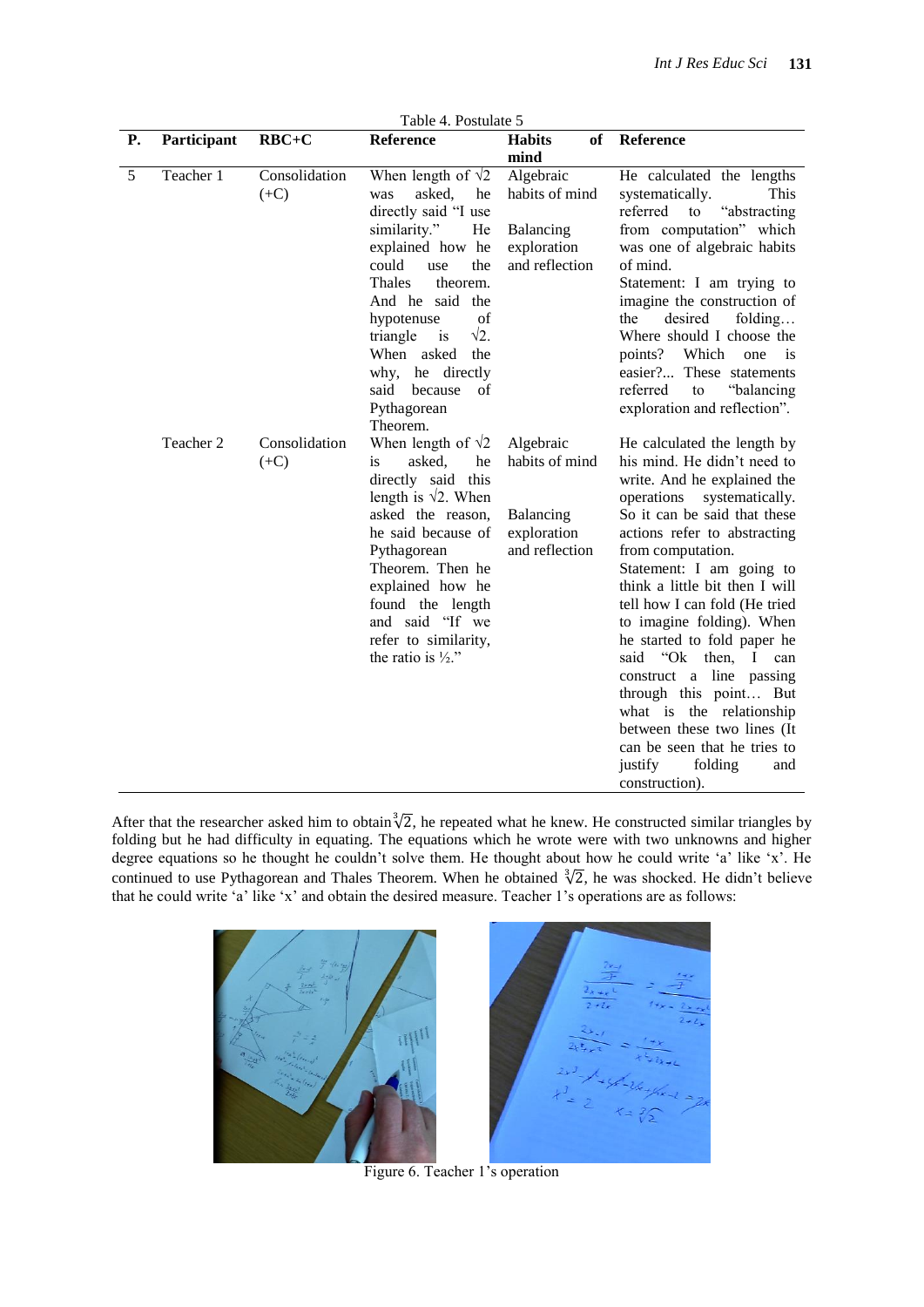Table 5. Postulate 6 (Teacher 1)

| Р. | Participant | $RBC+C$       | Reference                                | <b>Habits of mind</b> | Reference                                     |
|----|-------------|---------------|------------------------------------------|-----------------------|-----------------------------------------------|
| 6  | Teacher 1   | Consolidation | When length of $\sqrt[3]{2}$             | Algebraic habits      | Sometimes<br>he<br>made                       |
|    |             | $(+C)$        | was asked, he said                       | of mind               | operations with his mind                      |
|    |             |               | "Similarity can be                       |                       | and sometimes he wrote                        |
|    |             |               | used with these two                      |                       | algebraic expressions. He                     |
|    |             |               | triangles."(immedia                      |                       | used variables "a, x, d, y"                   |
|    |             |               | Then<br>he<br>cy)                        |                       | and wrote equations to                        |
|    |             |               | suggested                                |                       | calculate<br>the<br>desired                   |
|    |             |               | constructing<br>new                      |                       | length. He had a belief                       |
|    |             |               | triangles with a new                     |                       | that he couldn't find the                     |
|    |             |               | folding (flexibility).                   |                       | 'x'. But at the end of the                    |
|    |             |               | While<br>he<br>was                       | Balancing             | study he could.<br>He tried to fold postulate |
|    |             |               | the<br>calculating<br>length, he<br>used | exploration<br>and    | 6 properly. He said "I try                    |
|    |             |               | similarity<br>and                        | reflection            | to imagine the folding, if                    |
|    |             |               | Pythagorean                              | Generalize            | the line goes along how it                    |
|    |             |               | Theorem. Even if                         | geometric ideas       | will be."                                     |
|    |             |               | couldn't<br>he                           |                       | He couldn't fold any                          |
|    |             |               | calculate, he didn't                     |                       | crease as general but he                      |
|    |             |               | give up using these                      |                       | could fold a crease with                      |
|    |             |               | knowledges<br>and                        |                       | the given special paper                       |
|    |             |               | tried to do by using                     |                       | which was divided into 3                      |
|    |             |               | different ways but                       |                       | equal parts. And he said                      |
|    |             |               | again with these                         |                       | "I couldn't understand                        |
|    |             |               | knowledges.                              |                       | why I could accomplish                        |
|    |             |               | (awareness,                              |                       | this special situation and                    |
|    |             |               | confidence,<br>self-                     |                       | I couldn't generalize." It                    |
|    |             |               | evidence,                                |                       | can be seen from these                        |
|    |             |               | flexibility).                            |                       | that<br>expressions<br>he                     |
|    |             |               |                                          |                       | needed to generalize the                      |
|    |             |               |                                          |                       | folding.                                      |

Teacher 2 tried to fold the sheet in some way and then determine the suitable point and line. He tried to ignore one of the conditions. This process reminded of Polya"s problem solving principles. He folded it for a particular case then he folded the sheet which we gave. After several trials, he accomplished P6. When we asked him to obtain $\sqrt[3]{2}$ , he said immediately that he could use the similarity knowledge. He tried to find the desired measure but he didn"t believe that he could obtain. He continuously used Pythagorean and Thales Theorem. He had difficulty in solving the equations. He didn't believe that he could find 'x' from these equations. Then he decided to use Pascal's triangle.

|  |  | Table 6. Postulate 6 (Teacher 2) |  |
|--|--|----------------------------------|--|
|--|--|----------------------------------|--|

| Р. | <b>Participant</b> | $RBC+C$       | <b>Reference</b>              | <b>Habits of mind</b> | <b>Reference</b>                      |
|----|--------------------|---------------|-------------------------------|-----------------------|---------------------------------------|
| 6  | Teacher 2          | Consolidation | When length of                | Algebraic habits      | He calculated the length by his       |
|    |                    | $(+C)$        | $\sqrt{2}$ is asked, he       | of mind               | mind. He didn't need to write.        |
|    |                    |               | directly<br>said              |                       | And he explained the operations       |
|    |                    |               | this length is                |                       | systematically. So it can be said     |
|    |                    |               | $\sqrt{2}$ . When asked       | Balancing             | these actions refer to abstracting    |
|    |                    |               | the reason, he                | exploration and       | from computation.                     |
|    |                    |               | said because of reflection    |                       | Statement: I am going to think a      |
|    |                    |               | Pythagorean                   |                       | little bit then I will tell how I can |
|    |                    |               | Theorem. Then                 |                       | fold (He tried to imagine folding).   |
|    |                    |               | explained<br>he               |                       | When he started to fold paper he      |
|    |                    |               | how he found                  |                       | said "Ok then, I can construct a      |
|    |                    |               | the length and                |                       | line passing through this point       |
|    |                    |               | <sup>"</sup> If<br>said<br>we |                       | But what is the relation between      |
|    |                    |               | refer<br>to                   |                       | these two lines? (It can be seen      |
|    |                    |               | similarity,<br>the            |                       | that he tries to justify folding and  |
|    |                    |               | ratio is $\frac{1}{2}$ ."     |                       | construction).                        |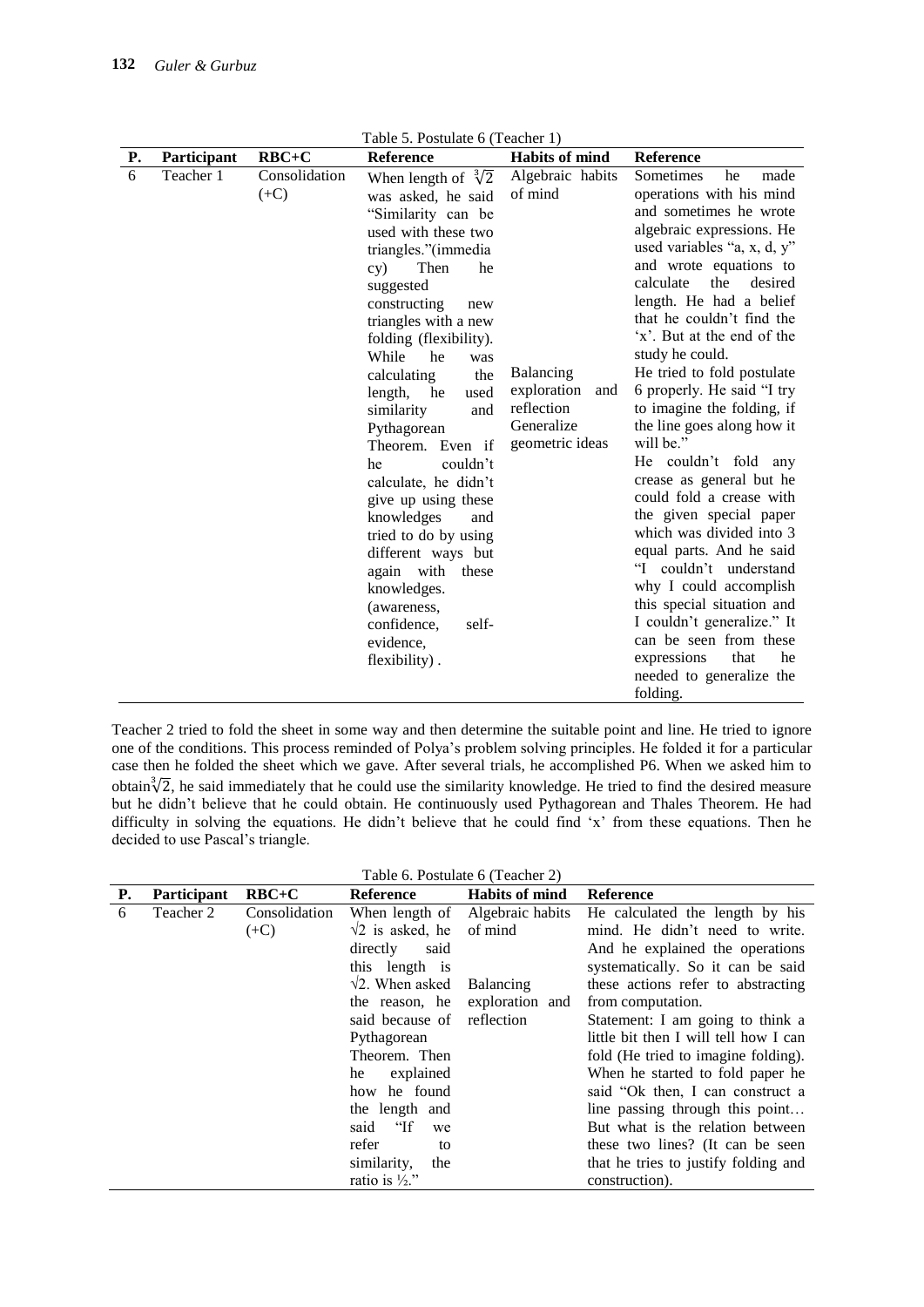### **Conclusion and Discussion**

Constructing  $\sqrt[3]{2}$  is a well-known ancient problem and its solution is possible using paper folding. It is an important issue for teachers and researchers; it is because this can prompt them to construct other cubic roots by using paper folding. Hull (1996) stated that cubic equations could be constructed by using paper folding. From the point of this view, cubic equations can be used for constructing general cubic roots, not only  $\sqrt[3]{2}$ . But the first step should be constructing  $\sqrt[3]{2}$ ; it is because constructing  $\sqrt[3]{2}$  by paper folding hasn't already known among teachers and also researchers.

The main purpose of this study was to investigate mathematics teachers" mathematical thinking process while they were constructing the length of  $\sqrt[3]{2}$  by paper folding. To investigate the mentioned process, it was studied along with two teachers who were PhD students. The sub-goals are "to analyze construction process of  $\sqrt[3]{2}$  in terms of RBC+C model and MHM", "to analyze the consolidation process of Pythagorean Theorem and Thales Theorem" and "to determine whether these two approaches (RBC+C model and MHM) corroborate each other or not during the abstraction process".

As Monhagan and Ozmantar (2006) and Dreyfus (2012) determined, it was seen that a construct could be consolidated when it was used in further activities. It was determined with P5 whether the teachers had constructed knowledge of Pythagorean and Thales Theorems and with P6 it was observed whether these theorems were consolidated or not. As Dreyfus (2012), Anabousy and Tabach (2015) stated, consolidation is a never-ending process. Even if they are teachers, they need to improve their constructions in their mind. When considered from the point of the mentioned theorems, it can be said that both two teachers have knowledge of these theorems and also one can observe that this knowledge has been consolidated. But only in terms of "confidence" characteristic, they need to improve themselves. Because, especially during the accomplishing P6, they sometimes stopped and they couldn"t be sure whether they were on the right direction or not. Correspondingly with Jacobbe and Millman"s (2009) statements, MHM is related to problem solving principles. While accomplishing P6, teachers acted like that they were solving a problem and their actions referred to Polya's problem solving principles which are (i) understand the problem, (ii) devise a plan, (iii) carry out the plan and (iv) look back. And this situation corroborates the thought (Leikin, 2007) of MHM that regards mathematical thinking process.

In this study, the focus is on analyzing mathematical thinking during the construction process rather than obtaining  $\sqrt[3]{2}$ . On the one hand, the construction process can be analyzed by RBC+C model and on the other hand, it is possible to analyze it in terms of MHM. Likewise Leikin (2007), it was found that MHM related to mathematical thinking. In addition, MHM served to mathematical thinking and these two approaches (RBC+C and MHM) were close and corroborated each other. And more remarkable issue is that especially consolidation process corroborates MHM. An also, as stated by Wiles (2013), MHM, especially GHOM (geometric habits of mind) can serve the foundation mathematical ideas by paper folding. It can be seen in the findings. Teacher"s mathematical thinking process and habits of mind can be revealed by the help of paper folding.

It is clearly seen from P1 and P3, flexibility, which is one of the characteristics of consolidation, is related to "generalize geometric ideas" and "reasoning with relations". Their reference sentences are similar. Considering P6, it can be clearly seen that all the characteristics of consolidation occurred. And in terms of MHM, geometrical and algebraic habits of mind were observed."Balancing exploration and reflection" is an important habit and it can be seen that teachers had this habit. Also emerging algebraic habits of mind is a result of flexibility. Because, as an example, Teacher 2 would like to use different notations and solutions while he solved the equations. This refers to both consolidation and algebraic habits of mind.

Herkowitz et al. (2014) emphasized DCA and RBC+C are different methodologies but closely related to the classroom learning process. In parallel with their study, this study showed that RBC+C can be used with MHM which is different from RBC+C model but related with it. In addition, it can be possible to say that RBC+C model can be used with other approaches to analyze the process of mathematical thinking and abstraction more clearly.

## **References**

Alperin, R. C. (2000). A mathematical theory of origami constructions and numbers. *New York Journal of Mathematics. 6*, 119-133.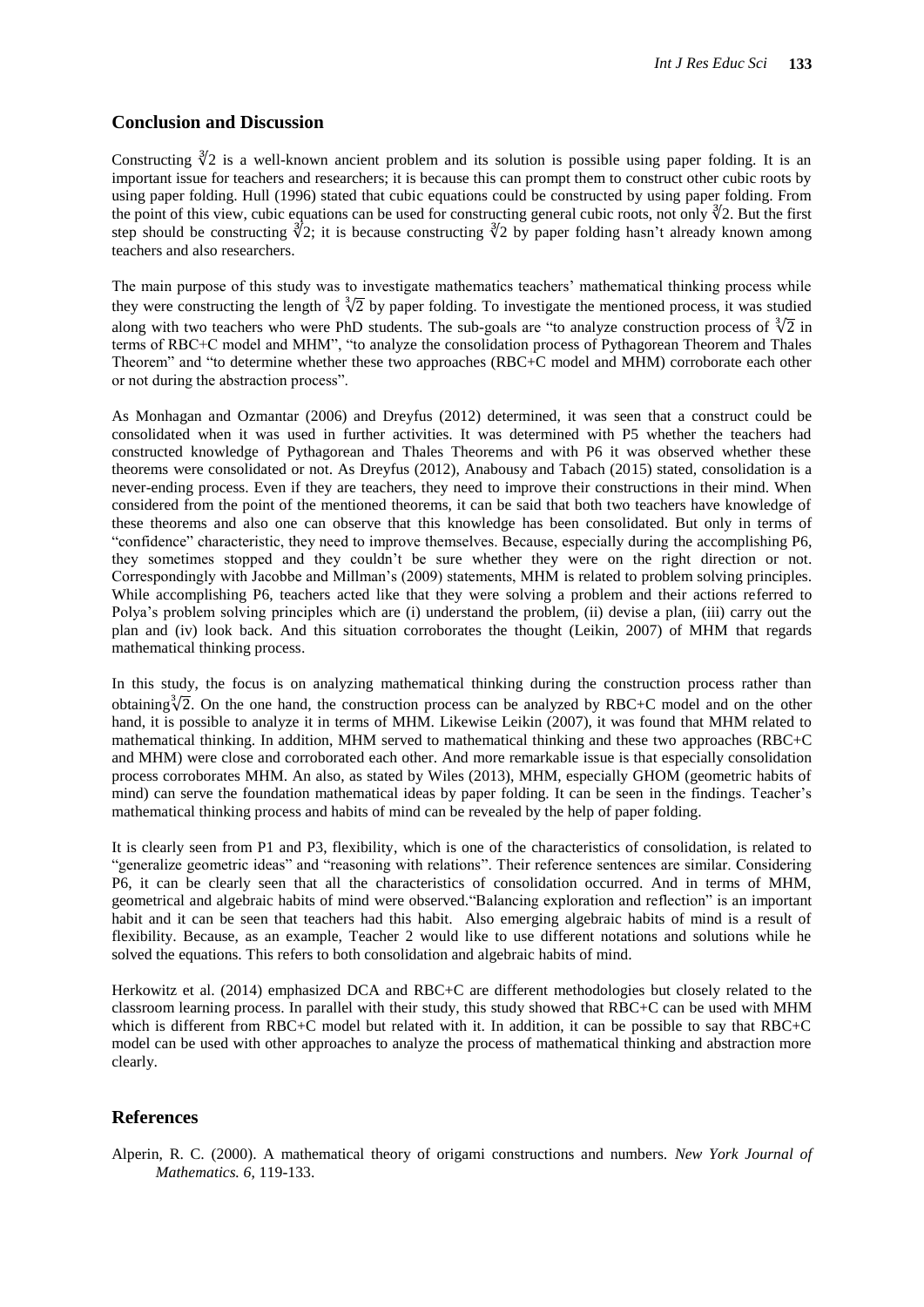- Altun, M. & Kayapınar Yılmaz, A. (2011). High school students" abstraction process of the knowledge of signum functions based on piecewise functions. *Education and Science, 36* (162), 66-83.
- Anabousy, A. & Tabach, M. (2015). *Constructing and consolidating mathematical knowledge in the geogebra environment by a pair of students.* The paper was represented at PME 39, Hobart, Australia.
- Auckly, D. & Cleveland, J. (1995). Totally real origami and impossible paper folding. *The American Mathematical Monthly, 102* (3), 215-226.
- Boakes, N. (2008). Origami-mathematics lessons: Paper folding as a teaching tool. *Mathitudes, 1* (1), 1-9.
- Cuoco, A., Goldenberg, E. P., & Mark, J. (1996). Habits of minds: An organizing principle for mathematics curricula. *Journal of Mathematical Behavior, 15*, 375-402.
- Cuoco, A., Goldenberg, E. P., & Mark, J. (2010). Organizing a curriculum around mathematical habits of mind. *Mathematics Teacher, 103* (9), 682-688.
- Cuoco, A. &Levasseur, K. (2003). Classical mathematicas in the ages of CAS. In A. Cuoco et al. (Eds), *Computer Algebra Systems in Secondary School Mathematics* (pp. 97-116). Reston, VA: NCTM.
- Çimen, E. (2008). *Matematik öğretiminde, bireye" matematiksel güç" kazandırmaya yönelik ortam tasarımı ve buna uygun öğretmen etkinlikleri geliştirilmesi.* Doctoral dissertation, Dokuz Eylul University, İzmir.
- Davyod, V. V. (1990). *Types of generalization in instruction: Logical an psychological problems in the structuring of school curricula*. National Council of Teachers of Mathematics, Reston, Virginia.
- Dreyfus, T. (2012). *Constructing abstract mathematical knowledge in context*. The paper was presented at 12<sup>th</sup> International Congress on Mathematical Education, Seoul, Korea.
- Dreyfus, T., Hershkowitz, R., & Schwarz, B. B. (2001). Abstraction in context II: the case of peer interaction. *Cognitive Science Quarterly, 1* (3/4), 307–368.
- Dreyfus, T., Hadas, N., Hershkowitz, R., & Schwarz B.B.(2006). Mechanisms for consolidating knowledge constructs. In J. Novotna, H. Moraova, M. Kratka, & N. Stelinkova (Eds.). *Proceedings of the 30th International Conference for the Psychology of Mathematics Education, 2*, 465-472, Prague.
- Dreyfus, T. & Tsamir, P. (2004). Ben"s consolidation of knowledge structures about infinite sets. *Journal of Mathematical Behavior*, *23*, 271-300.
- Driscoll, M. (1999). *Fostering algebraic thinking. A guide for teachers grades 6-10*. Portsmouth, NH: Heinemann.
- Driscoll, M. J. (2001). *The fostering algebraic thinking toolkit: Introduction and analyzing written student work*. Portsmouth, NH: Heinemann.
- Driscoll, M., DiMatteo, R. W., Nikula, J. and Egan, M. (2007). *Fostering geometric thinking: A guide for teachers grades 5-10*. Portsmouth, NH: Heinemann.
- Geretschlager, R. (1995). Euclidean constructions and the geometry of origami. *Mathematics Magazine, 68* (5), 357-371.
- Goldenberg, P. (1996). Habits of mind as an organizer for the curriculum. *Journal of Education, 178* (1), 13-34.
- Harel, G. (2007). The DNR system as a conceptual framework for curriculum development and instruction. In R. Lesh, J. Kaput, E. Hamilton (Eds.), *Foundations for the future in mathematics education* (pp. 263 280). Mahwah, NJ: Lawrence Erlbaum Associates.
- Harel, G. (2008). What is mathematics? A pedagogical answer to a philosophical question. In B. Gold & R. Simons (Eds.), *Current issues in the philosophy of mathematics from the perspective of mathematicians*. Washington, DC: Mathematical American Association.
- Hershkowitz, R., Schwarz, B. B. & Dreyfus, T. (2001). Abstraction in context: Epistemic actions. *Journal of Research in Mathematics Education*, *32* (2), 195-222.
- Hershkowitz, R., Tabach, M., Rasmussen, C., & Dreyfus, T. (2014). Knowledge shifts in a probability classroom: a case study coordinating two methodologies. *ZDM, 46* (3), 363-387.
- Hull, T. C. (1996). A note on "impossible" paper folding, *The American Mathematical Monthly, 103* (3), 242 243.
- Hull, T. C. & College, M. (2007). Constructing π Via Origami, *Preprint*, 1-6. [https://www.researchgate.net/profile/Thomas\\_Hull/publication/267306036\\_Constructing\\_p\\_Via\\_Ori](https://www.researchgate.net/profile/Thomas_Hull/publication/267306036_Constructing_p_Via_Ori%09gami/links/545aef870cf2c16efbbbcd4f/Constructing-p-Via-Origami.pdf) [gami/links/545aef870cf2c16efbbbcd4f/Constructing-p-Via-Origami.pdf](https://www.researchgate.net/profile/Thomas_Hull/publication/267306036_Constructing_p_Via_Ori%09gami/links/545aef870cf2c16efbbbcd4f/Constructing-p-Via-Origami.pdf)
- Jacobbe, T. & Millman, R. S. (2009). Mathematical habits of the mind for preservice teachers. *School Science and Mathematics, 109* (5), 298-302.
- Johnson, D.A. (1957). Paper folding for the mathematics class. *National Council of Teachers of Mathematics*. Washington.
- Kidron, I. & Dreyfus, T. (2010). Justification enlightenment and combining constructions of knowledge. *Educational Studies in Mathematics, 74* (1), 75-93.
- Kose N. & Tanisli D. (2014). Sınıf öğretmeni adaylarının geometrideki zihinsel alışkanlıkları. *Kuram ve Uygulamada Eğitim Bilimleri, 14* (3). 1203-1219.
- Krier, J. L. (2007). Mathematics and origami. The ancient arts unite. [http://math.uttyler.edu/nathan/classes/senior-seminar/JaemaKrier.pdf on 08.12.2015.](http://math.uttyler.edu/nathan/classes/senior-seminar/JaemaKrier.pdf%20on%2008.12.2015)